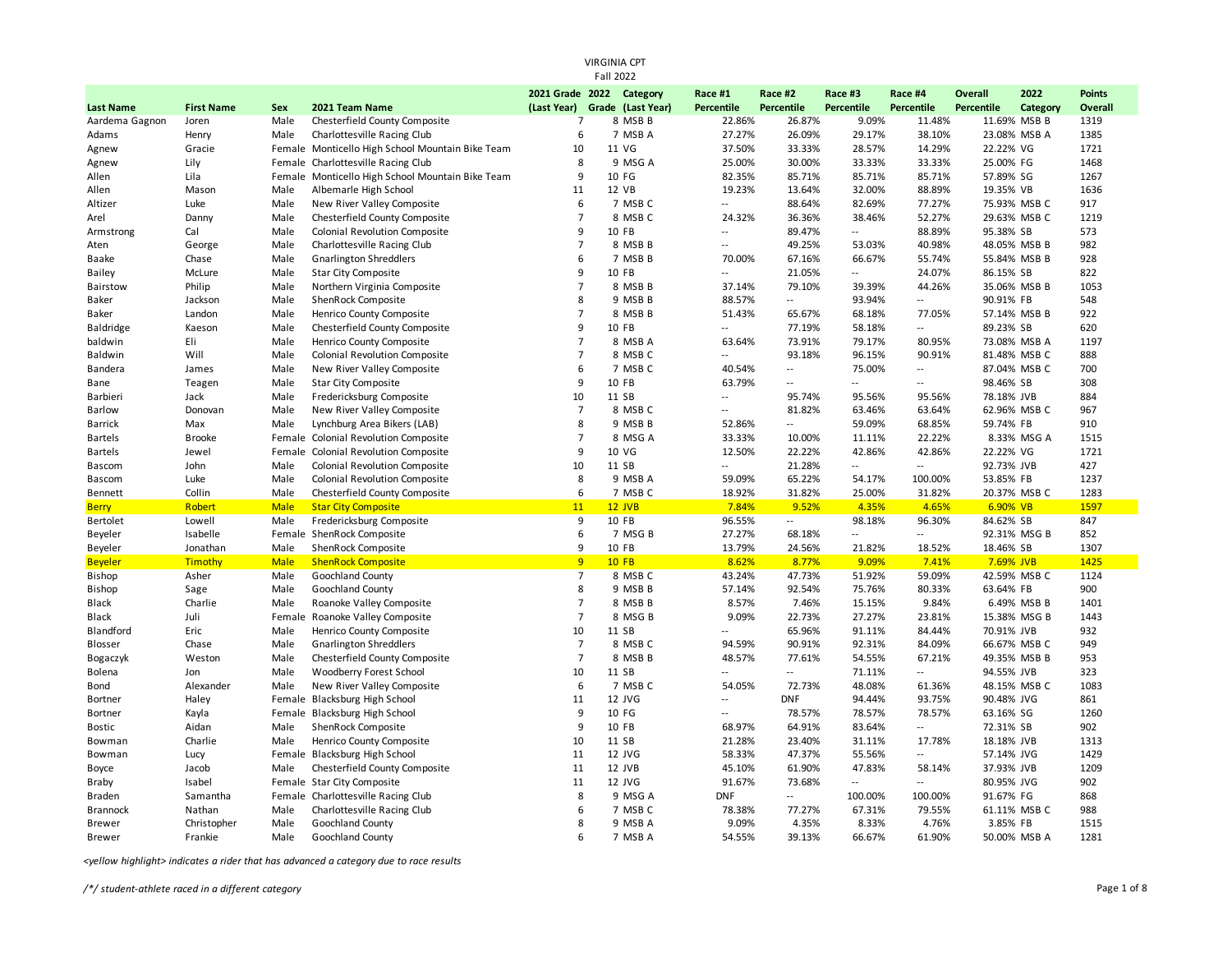|                      | <b>Fall 2022</b>        |             |                                                               |                               |  |                          |                          |                          |                  |                            |            |                 |                |
|----------------------|-------------------------|-------------|---------------------------------------------------------------|-------------------------------|--|--------------------------|--------------------------|--------------------------|------------------|----------------------------|------------|-----------------|----------------|
|                      |                         |             |                                                               | 2021 Grade 2022 Category      |  |                          | Race #1                  | Race #2                  | Race #3          | Race #4                    | Overall    | 2022            | <b>Points</b>  |
| <b>Last Name</b>     | <b>First Name</b>       | Sex         | 2021 Team Name                                                | (Last Year) Grade (Last Year) |  |                          | Percentile               | <b>Percentile</b>        | Percentile       | <b>Percentile</b>          | Percentile | <b>Category</b> | <b>Overall</b> |
| Brislin              | Drew                    | Male        | <b>Star City Composite</b>                                    | 9                             |  | 10 FB                    | 41.38%                   | 38.60%                   | 30.91%           | 35.19%                     | 30.77% SB  |                 | 1145           |
| Brown                | Dennis                  | Male        | New River Valley Composite                                    | $\overline{7}$                |  | 8 MSB C                  | 5.41%                    | 6.82%                    | 5.77%            | 4.55%                      |            | 5.56% MSB C     | 1486           |
| Brown                | Evan                    | Male        | Northern Virginia Composite                                   | 8                             |  | 9 MSB B                  | Ξ.                       | 85.07%                   | 77.27%           | 83.61%                     | 79.22% FB  |                 | 849            |
| Brown                | <b>Myles</b>            | Male        | Northern Virginia Composite                                   | 10                            |  | 11 SB                    | 78.72%                   | 78.72%                   | 60.00%           | 55.56%                     | 50.91% JVB |                 | 1021           |
| <b>Browning</b>      | Josh                    | Male        | Albemarle High School                                         | 11                            |  | 12 JVB                   | 74.51%                   | 66.67%                   | 76.09%           | 79.07%                     | 53.45% JVB |                 | 1112           |
| <b>Bruce</b>         | Jonas                   | Male        | Charlottesville Racing Club                                   | 8                             |  | 9 MSB B                  | 61.43%                   | 56.72%                   | 69.70%           | $\sim$                     | 66.23% FB  |                 | 892            |
| Bruno                | Aidan                   | Male        | ShenRock Composite                                            | 8                             |  | 9 MSB B                  | 64.29%                   | 59.70%                   | 72.73%           | 75.41%                     | 61.04% FB  |                 | 909            |
| <b>Bryant</b>        | Mason                   | Male        | SAW Composite                                                 | 11                            |  | 12 JVB                   | 21.57%                   | 23.81%                   | 17.39%           | 16.28%                     | 17.24% JVB |                 | 1461           |
| <b>Bryk</b>          | Everett                 | Male        | Northern Virginia Composite                                   | 8                             |  | 9 MSB B                  | 72.86%                   | 50.75%                   | 36.36%           | 42.62%                     | 36.36% FB  |                 | 1038           |
| Buchanan             | Aven                    |             | Female Albemarle High School                                  | 10                            |  | 11 SG                    | 75.00%                   | 72.73%                   | 80.00%           | 83.33%                     | 57.14% JVG |                 | 1341           |
| Buchanan             | Evi                     |             | Female New River Valley Composite                             | 8                             |  | 9 MSG B                  | 81.82%                   | 86.36%                   | 81.82%           | 76.19%                     | 69.23% FG  |                 | 1175           |
| Buer                 | Sam                     | Male        | Western Albemarle High School                                 | 9                             |  | 10 FB                    | 58.62%                   | 71.93%                   | 72.73%           | 64.81%                     | 60.00% SB  |                 | 960            |
| <b>Burdge</b>        | Brennan                 | Male        | Charlottesville Racing Club                                   | $\overline{7}$                |  | 8 MSB B                  | $\overline{\phantom{a}}$ | 95.52%                   | $\overline{a}$   | $\sim$                     |            | 98.70% MSB B    | 272            |
| Burk                 | William                 | Male        | <b>Henrico County Composite</b>                               | 10                            |  | 11 SB                    | 53.19%                   | 51.06%                   | 48.89%           | 37.78%                     | 41.82% JVB |                 | 1122           |
| Burrow               | Ally                    |             | Female Roanoke Valley Composite                               | 8                             |  | 9 MSG A                  | 75.00%                   | 70.00%                   | 77.78%           | 55.56%                     | 41.67% FG  |                 | 1385           |
| Burrow               | Teagan                  |             | Female Roanoke Valley Composite                               | $\overline{7}$                |  | 8 MSG A                  | 83.33%                   | 90.00%                   | $\overline{a}$   | 77.78%                     |            | 83.33% MSG A    | 1309           |
| Byron                | Gracie                  |             | Female Blacksburg High School                                 | 10                            |  | 11 SG                    | 41.67%                   | 45.45%                   | 40.00%           | 33.33%                     | 28.57% JVG |                 | 1433           |
| Carelsen             | James                   | Male        | Crozet Composite                                              | $\overline{7}$                |  | 8 MSB A                  | 31.82%                   | 47.83%                   |                  | 52.38%                     |            | 46.15% MSB A    | 1288           |
| Carey                | Olivia                  |             | Female Colonial Revolution Composite                          | 10                            |  | 11 SG                    | 100.00%                  | 100.00%                  | 100.00%          | $\overline{\phantom{a}}$   | 78.57% JVG |                 | 1261           |
| Carr                 | Joshua                  | Male        | <b>Colonial Revolution Composite</b>                          | 10                            |  | 11 SB                    | 59.57%                   | 63.83%                   | 77.78%           | 86.67%                     | 56.36% JVB |                 | 1004           |
| Carrier              | Charles                 | Male        | Miller School of Albemarle                                    | 8                             |  | 9 MSB A                  | 72.73%                   | 69.57%                   | 58.33%           | 57.14%                     | 57.69% FB  |                 | 1231           |
| Carrier              | Toby                    | Male        | Seven Rivers Country Day School                               | 6<br>$\overline{7}$           |  | 7 MSB B                  | 41.43%                   | 35.82%                   | 43.94%           | 39.34%                     |            | 32.47% MSB B    | 1061           |
| Cherbaka             | Lucinda                 |             | Female New River Valley Composite                             |                               |  | 8 MSG A                  | 50.00%                   | 50.00%                   | $\overline{a}$   | 66.67%                     |            | 50.00% MSG A    | 1376           |
| Cherbaka             | Malayna                 |             | Female Blacksburg High School                                 | 11                            |  | 12 VG                    | 75.00%                   | 77.78%                   | $\overline{a}$   | 71.43%                     | 77.78% VG  |                 | 1593           |
| Chruma               | Violet                  |             | Female Miller School of Albemarle                             | 10                            |  | 11 SG                    | 33.33%                   | 27.27%                   | 20.00%           | 25.00%                     | 21.43% JVG |                 | 1477           |
| Chupick<br>Ciambotti | Henry                   | Male        | Cutaway Composite                                             | $\overline{7}$<br>9           |  | 8 MSB C<br><b>10 JVG</b> | $/*/$                    | 25.00%<br>26.32%         | 17.31%<br>27.78% | 27.27%                     | 23.81% VG  | 22.22% MSB C    | 1268<br>1529   |
| Clark                | <b>Bridget</b><br>Rowan | Male        | Female Miller School of Albemarle<br>Roanoke Valley Composite | 6                             |  | 7 MSB B                  | 15.71%                   | 23.88%                   | 27.27%           | 18.75%<br>98.36%           |            | 22.08% MSB B    | 1215           |
| Clarke               | Andrew                  | Male        | Henrico County Composite                                      | 9                             |  | 10 FB                    | 81.03%                   | 61.40%                   | 63.64%           | 68.52%                     | 56.92% SB  |                 | 964            |
| Clubb                | Ainsley                 |             | Female New River Valley Composite                             | 10                            |  | 11 SG                    | 58.33%                   | 81.82%                   | 60.00%           | 75.00%                     | 50.00% JVG |                 | 1363           |
| Clubb                | Griffin                 | Male        | New River Valley Composite                                    | 10                            |  | 11 SB                    | 12.77%                   | 12.77%                   | 11.11%           | 11.11%                     | 12.73% JVB |                 | 1409           |
| Clubb                | Mallory                 |             | Female New River Valley Composite                             | $\overline{7}$                |  | 8 MSG B                  | 4.55%                    | 13.64%                   | 4.55%            | 9.52%                      |            | 3.85% MSG B     | 1515           |
| Cockerill            | Lucia                   |             | Female Cutaway Composite                                      | 6                             |  | 7 MSG B                  | $\overline{a}$           | 72.73%                   | 45.45%           | 47.62%                     |            | 46.15% MSG B    | 1244           |
| Collver              | Robin                   | Male        | New River Valley Composite                                    | 8                             |  | 9 MSB B                  | 28.57%                   | 31.34%                   | 22.73%           | 16.39%                     | 20.78% FB  |                 | 1218           |
| Conaway              | Eliza                   |             | Female New River Valley Composite                             | $\overline{7}$                |  | 8 MSG B                  | 86.36%                   | 63.64%                   | 77.27%           | 85.71%                     |            | 65.38% MSG B    | 1192           |
| Coniglione           | Enzo                    | Male        | <b>Star City Composite</b>                                    | $\overline{7}$                |  | 8 MSB B                  | 87.14%                   | 37.31%                   | 31.82%           | 47.54%                     |            | 31.17% MSB B    | 1070           |
| Connaughton          | Hayes                   | Male        | Charlottesville Racing Club                                   | $\overline{7}$                |  | 8 MSB B                  | $\overline{\phantom{a}}$ | 91.04%                   | 96.97%           | 90.16%                     |            | 83.12% MSB B    | 828            |
| Cope                 | Jackson                 | Male        | Northern Virginia Composite                                   | $\overline{7}$                |  | 8 MSB A                  | 22.73%                   | 17.39%                   | 25.00%           | 33.33%                     |            | 15.38% MSB A    | 1417           |
| corradino            | Grayson                 | Male        | Seven Rivers Country Day School                               | $\overline{7}$                |  | 8 MSB B                  | 85.71%                   | $\overline{a}$           | $\overline{a}$   | $\sim$ $\sim$              |            | 97.40% MSB B    | 276            |
| <b>Craft</b>         | Laurel                  |             | <b>Female Independent Riders</b>                              | 11                            |  | <b>12 JVG</b>            | 8.33%                    | 31.58%                   | 33.33%           | 25.00%                     | 19.05% VG  |                 | 1573           |
| Craig                | Evan                    | Male        | Fredericksburg Composite                                      | 9                             |  | 10 FB                    | 82.76%                   | 85.96%                   | 65.45%           | 66.67%                     | 64.62% SB  |                 | 938            |
| Cruikshank           | Genevieve               |             | Female Blacksburg High School                                 | 9                             |  | 10 FG                    | 70.59%                   | 64.29%                   | 71.43%           | $\sim$                     | 52.63% SG  |                 | 1275           |
| Culbertson           | Camille                 |             | Female Seven Rivers Country Day School                        | 6                             |  | 7 MSG A                  | 66.67%                   | 80.00%                   | 55.56%           | $\sim$                     |            | 66.67% MSG A    | 1346           |
| Culbertson           | Charlie                 | Male        | Seven Rivers Country Day School                               | $\overline{7}$                |  | 8 MSB A                  | 4.55%                    | 100.00%                  | 4.17%            | $\sim$                     |            | 30.77% MSB A    | 1356           |
| <b>Culbertson</b>    | Eli                     | <b>Male</b> | <b>Miller School of Albemarle</b>                             | 9                             |  | $10$ FB                  | 5.17%                    | 5.26%                    | 5.45%            | $\mathbb{Z}[\mathbb{Z}_p]$ | 6.15% JVB  |                 | 1443           |
| Cullaty              | Gabe                    | Male        | Charlottesville Racing Club                                   | 6                             |  | 7 MSB B                  | 65.71%                   | 74.63%                   | 78.79%           | 100.00%                    |            | 67.53% MSB B    | 885            |
| Daggett              | Henry                   | Male        | New River Valley Composite                                    | 6                             |  | 7 MSB C                  | 91.89%                   | $\overline{\phantom{a}}$ | 76.92%           | 81.82%                     |            | 72.22% MSB C    | 930            |
| Dail                 | Samuel                  | Male        | Blacksburg High School                                        | 9                             |  | 10 FB                    | 74.14%                   | 80.70%                   | 74.55%           | 48.15%                     | 55.38% SB  |                 | 967            |
| Dallas               | Alex                    | Male        | Independent Riders                                            | 9                             |  | 10 FB                    | 50.00%                   | 49.12%                   | $\overline{a}$   | 50.00%                     | 47.69% SB  |                 | 1008           |
| Daniels              | Dillon                  | Male        | Northern Virginia Composite                                   | 10                            |  | 11 SB                    | 63.83%                   | 80.85%                   | 68.89%           | 75.56%                     | 58.18% JVB |                 | 997            |
| Dash                 | Drake                   | Male        | <b>Henrico County Composite</b>                               | 8                             |  | 9 MSB C                  | 32.43%                   | 15.91%                   | 9.62%            | 11.36%                     | 9.26% FB   |                 | 1401           |
| Davis                | Patrick                 | Male        | <b>Gnarlington Shreddlers</b>                                 | 11                            |  | 12 JVB                   | $-$                      | <b>DNF</b>               | 82.61%           | 76.74%                     | 84.48% JVB |                 | 706            |
| Dean                 | Jack                    | Male        | SAW Composite                                                 | $\overline{7}$                |  | 8 MSB B                  | 12.86%                   | 11.94%                   | 7.58%            | 8.20%                      |            | 7.79% MSB B     | 1394           |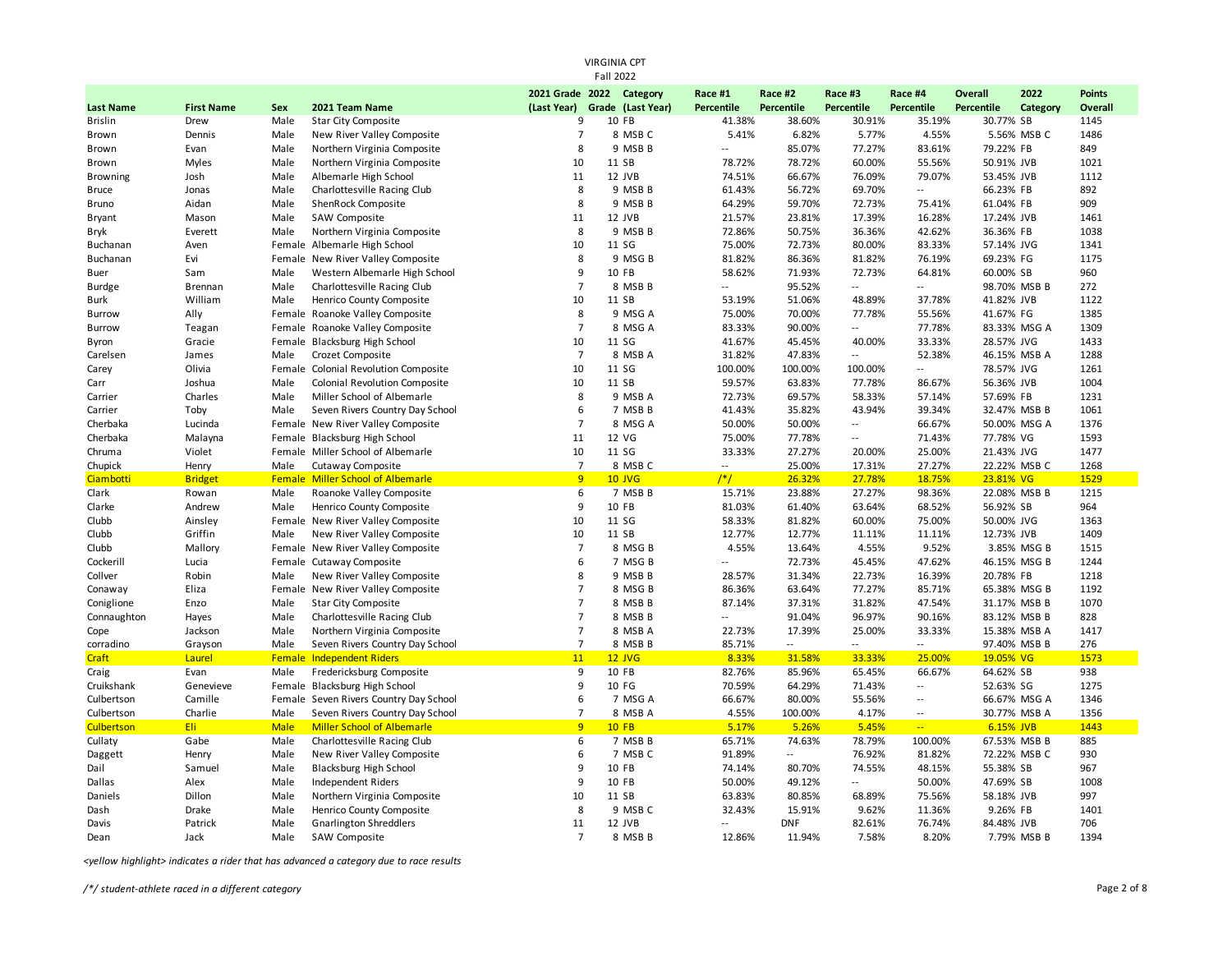## VIRGINIA CPT Fall 2022 **2021**

|                      |                   |             |                                                       | 2021 Grade 2022               | Category      | Race #1                     | Race #2                  | Race #3                  | Race #4                  | Overall     | 2022         | <b>Points</b> |
|----------------------|-------------------|-------------|-------------------------------------------------------|-------------------------------|---------------|-----------------------------|--------------------------|--------------------------|--------------------------|-------------|--------------|---------------|
| <b>Last Name</b>     | <b>First Name</b> | Sex         | 2021 Team Name                                        | (Last Year) Grade (Last Year) |               | <b>Percentile</b>           | Percentile               | <b>Percentile</b>        | Percentile               | Percentile  | Category     | Overall       |
| DeVries              | Alex              | Male        | Albemarle High School                                 | 10                            | 11 SB         | 72.34%                      | 87.23%                   | 80.00%                   | 51.11%                   | 54.55% JVB  |              | 1009          |
| Dobrota              | Thomas            | Male        | <b>Colonial Revolution Composite</b>                  | 10                            | 11 SB         | $\mathcal{L}_{\mathcal{A}}$ | 59.57%                   | 57.78%                   | $\overline{\phantom{a}}$ | 83.64% JVB  |              | 680           |
| <b>Donohue</b>       | <b>Maximus</b>    | <b>Male</b> | <b>Colonial Revolution Composite</b>                  | 11                            | $12$ JVB      | 15.69%                      | 19.05%                   | 13.04%                   | 27.91%                   | 13.79% VB   |              | 1483          |
| Dorn                 | Will              | Male        | Woodberry Forest School                               | 10                            | 11 SB         | 95.74%                      | $\sim$                   | 82.22%                   | $\sim$                   | 89.09% JVB  |              | 600           |
| Douthit              | Colin             | Male        | Miller School of Albemarle                            | 9                             | 10 FB         | 25.86%                      | 42.11%                   | 47.27%                   | 31.48%                   | 29.23% SB   |              | 1158          |
| Drewnowski           | Austin            | Male        | Henrico County Composite                              | 8                             | 9 MSB B       | 84.29%                      | 89.55%                   | 89.39%                   | 95.08%                   | 77.92% FB   |              | 857           |
| Dulaney              | Jesse             | Male        | New River Valley Composite                            | 10                            | 11 SB         | 38.30%                      | $\overline{a}$           | 53.33%                   | $\overline{a}$           | 81.82% JVB  |              | 732           |
| Dulaney              | Noah              | Male        | SAW Composite                                         | $\overline{7}$                | 8 MSB C       | 10.81%                      | $\overline{\phantom{a}}$ | 44.23%                   | 29.55%                   |             | 27.78% MSB C | 1236          |
| Duque                | Jesus             | Male        | Henrico County Composite                              | 11                            | 12 JVB        | 84.31%                      | 88.10%                   | 71.74%                   | $\sim$                   | 65.52% JVB  |              | 1044          |
| Easter               | Ryan              | Male        | Miller School of Albemarle                            | 11                            | 12 JVB        | 25.49%                      | 26.19%                   | 26.09%                   | 23.26%                   | 20.69% JVB  |              | 1406          |
| Eck                  | Lauren            |             | Female Monticello High School Mountain Bike Team      | 11                            | 12 JVG        | $\overline{\phantom{a}}$    | <b>DNF</b>               | $\overline{\phantom{a}}$ | $\overline{\phantom{a}}$ | 100.00% JVG |              | $\mathbf 0$   |
| Eddings              | Emmanual          | Male        | Richmond Cycling Corps/Legacy Academy                 | 10                            | 11 SB         | 87.23%                      | 85.11%                   | 88.89%                   | 80.00%                   | 69.09% JVB  |              | 940           |
| Edwards              | William           | Male        | Saint Catherine's & Saint Christopher's School        | 11                            | 12 JVB        | $\overline{a}$              | $\overline{a}$           | 89.13%                   | $\sim$ $\sim$            | 96.55% JVB  |              | 340           |
| <b>Elmore</b>        | <b>Ben</b>        | <b>Male</b> | <b>Abingdon Composite</b>                             | 10                            | <b>11 SB</b>  | 6.38%                       | 6.38%                    | 2.22%                    | 4.44%                    | 3.64% VB    |              | 1496          |
| Evans                | Chandler          | Male        | Seven Rivers Country Day School                       | 8                             | 9 MSB A       | 13.64%                      | 8.70%                    | 16.67%                   | 9.52%                    | 7.69% FB    |              | 1486          |
| <b>Evans</b>         | Presley           | <b>Male</b> | <b>Miller School of Albemarle</b>                     | 9                             | $10$ FB       | 1.72%                       | 3.51%                    | 1.82%                    | 1.85%                    | 1.54% JVB   |              | 1525          |
| Facteau              | Felix             | Male        | Seven Rivers Country Day School                       | 8                             | 9 MSB A       | 45.45%                      | 30.43%                   | 20.83%                   | 19.05%                   | 19.23% FB   |              | 1409          |
| Fenn                 | Alec              | Male        | New River Valley Composite                            | 8                             | 9 MSB C       | 27.03%                      | 63.64%                   | 23.08%                   | 22.73%                   | 18.52% FB   |              | 1293          |
| Ferrell              | Jackson           | Male        | New River Valley Composite                            | $\overline{7}$                | 8 MSB B       | 27.14%                      | 34.33%                   | 13.64%                   | 21.31%                   |             | 19.48% MSB B | 1242          |
| <b>Fisher</b>        | <b>Maddie</b>     |             | <b>Female Miller School of Albemarle</b>              | 9                             | <b>10 JVG</b> | $/*/$                       | 5.26%                    | 5.56%                    | 31.25%                   | 9.52% VG    |              | 1584          |
| Fisher               | Zach              | Male        | Chesterfield County Composite                         | 6                             | 7 MSB B       | 7.14%                       | 5.97%                    | 4.55%                    | 6.56%                    |             | 5.19% MSB B  | 1450          |
| Foster               | Harper            | Male        | Western Albemarle High School                         | 10                            | 11 SB         | 61.70%                      | $\overline{\phantom{a}}$ | 86.67%                   | 73.33%                   | 65.45% JVB  |              | 956           |
| Foster               | Louise            |             | Female Seven Rivers Country Day School                | $\overline{7}$                | 8 MSG B       | 72.73%                      | 59.09%                   | $\overline{a}$           | 66.67%                   |             | 61.54% MSG B | 1200          |
| Franklin             | Azyra             |             | Female Miller School of Albemarle                     | 10                            | 11 SG         |                             | 90.91%                   | 90.00%                   | 66.67%                   | 71.43% JVG  |              | 1302          |
| <b>Fulton-Wright</b> | <b>Van</b>        | <b>Male</b> | <b>ShenRock Composite</b>                             | 9                             | <b>10 FB</b>  | 6.90%                       | 7.02%                    | 10.91%                   | 5.56%                    | 4.62% JVB   |              | 1450          |
| Fusco                | Kai               | Male        | Western Albemarle High School                         | 9                             | 10 FB         | 36.21%                      | 35.09%                   | 41.82%                   | $\overline{\phantom{a}}$ | 35.38% SB   |              | 1091          |
| Gall                 | Alexei            | Male        | Albemarle High School                                 | 10                            | 11 SB         | 82.98%                      | 89.36%                   | $\sim$ $\sim$            | 66.67%                   | 72.73% JVB  |              | 931           |
| Gallik               | Michael           | Male        | Miller School of Albemarle                            | 10                            | 11 SB         | 34.04%                      | 48.94%                   | 33.33%                   | 97.78%                   | 34.55% JVB  |              | 1167          |
| Gann                 | David             | Male        | Chesterfield County Composite                         | 6                             | 7 MSB C       | 100.00%                     | 100.00%                  | 94.23%                   | 100.00%                  |             | 74.07% MSB C | 921           |
| Gann                 | Sarah             |             | Female Chesterfield County Composite                  | 9                             | 10 FG         | 88.24%                      | 100.00%                  | 100.00%                  | 100.00%                  | 68.42% SG   |              | 1231          |
| Gaske                | Oscar             | Male        | Fredericksburg Composite                              | 9                             | 10 FB         | 70.69%                      | 45.61%                   | $\sim$                   | 37.04%                   | 46.15% SB   |              | 1014          |
| Gauss                | Jacob             | Male        | Western Albemarle High School                         | 10                            | 11 SB         | 93.62%                      | 93.62%                   | 97.78%                   | 88.89%                   | 74.55% JVB  |              | 915           |
| Gay                  | Spencer           | Male        | Charlottesville Racing Club                           | $\overline{7}$                | 8 MSB C       | $/*/$                       | $\overline{\phantom{a}}$ | 80.77%                   | $\sim$                   |             | 96.30% MSB C | 298           |
| Gaytan               | Evan              | Male        | Charlottesville Racing Club                           | 8                             | 9 MSB B       | 75.71%                      | 76.12%                   | 87.88%                   | 85.25%                   | 71.43% FB   |              | 877           |
| Ghotra               | Hargun            | Male        | Albemarle High School                                 | 10                            | 11 SB         | 89.36%                      | $\overline{a}$           | $\overline{a}$           | $\sim$                   | 100.00% JVB |              | 298           |
| Gibbs                | Henry             | Male        | Woodberry Forest School                               | 9                             | 10 FB         | $\overline{a}$              | --                       | 92.73%                   | 94.44%                   | 96.92% SB   |              | 571           |
| Gibson               | Bennett           | Male        | Western Albemarle High School                         | 11                            | 12 JVB        | 62.75%                      | $\overline{a}$           | $\overline{a}$           | 90.70%                   | 82.76% JVB  |              | 707           |
| Gillespie            | Hazel             | Female      | Henrico County Composite                              | 6                             | 7 MSG B       | 68.18%                      | 31.82%                   | 72.73%                   | $\overline{\phantom{a}}$ |             | 50.00% MSG B | 1234          |
| Gillespie            | Jude              | Male        | Henrico County Composite                              | 9                             | 10 FB         | 20.69%                      | 10.53%                   | 7.27%                    | <b>DNF</b>               | 13.85% SB   |              | 1342          |
| Glenn                | Sam               | Male        | <b>Star City Composite</b>                            | $\overline{7}$                | 8 MSB B       | 21.43%                      | 20.90%                   | $\sim$                   | $\overline{a}$           |             | 87.01% MSB B | 798           |
| Green                | Eva               |             | Female Saint Catherine's & Saint Christopher's School | 11                            | 12 JVG        | 100.00%                     | 89.47%                   | 77.78%                   | $\overline{\phantom{a}}$ | 71.43% JVG  |              | 1321          |
| Gregoire             | Jacob             | Male        | <b>Colonial Revolution Composite</b>                  | $\overline{7}$                | 8 MSB C       | $\overline{\phantom{a}}$    | 18.18%                   | 19.23%                   | 13.64%                   |             | 14.81% MSB C | 1324          |
| Gregoire             | Max               | Male        | <b>Colonial Revolution Composite</b>                  | $\overline{7}$                | 8 MSB C       | 8.11%                       | 4.55%                    | 1.92%                    | 6.82%                    |             | 3.70% MSB C  | 1496          |
| Grier                | <b>Macon</b>      | <b>Male</b> | <b>Goochland County</b>                               | 10                            | <b>11 JVB</b> | 1.96%                       | 7.14%                    | 8.70%                    | 37.21%                   | 5.17% VB    |              | 1598          |
| Gunville             | isaac             | Male        | <b>Gnarlington Shreddlers</b>                         | 6                             | 7 MSB B       | 92.86%                      | 94.03%                   | 92.42%                   | $\overline{\phantom{a}}$ |             | 84.42% MSB B | 819           |
| Gunville             | Noah              | Male        | <b>Gnarlington Shreddlers</b>                         | 8                             | 9 MSB B       | 30.00%                      | 41.79%                   | 34.85%                   | $\overline{\phantom{a}}$ | 33.77% FB   |              | 1057          |
| Guthrie              | Alaina            |             | Female Abingdon Composite                             | 6                             | 7 MSG B       | 45.45%                      | 36.36%                   | 54.55%                   | $\overline{\phantom{a}}$ |             | 38.46% MSG B | 1282          |
| Guthrie              | Josiah            | Male        | Abingdon Composite                                    | 8<br>$\overline{7}$           | 9 MSB A       | 68.18%                      | 52.17%                   | 62.50%                   | $\overline{\phantom{a}}$ | 65.38% FB   |              | 1206          |
| Hairston             | Aiden             | Male        | <b>Colonial Revolution Composite</b>                  | $\overline{7}$                | 8 MSB C       | 72.97%                      | 70.45%                   | 59.62%                   | 50.00%                   |             | 53.70% MSB C | 1051          |
| Hamilton             | Callum            | Male        | Seven Rivers Country Day School                       | 9                             | 8 MSB B       | 45.71%                      | 46.27%                   | 51.52%                   | 45.90%                   |             | 41.56% MSB B | 1010          |
| Handy                | Dawson            | Male        | Goochland County                                      |                               | 10 FB         | 32.76%                      | --                       | 45.45%                   | 40.74%                   | 36.92% SB   |              | 1087          |
| Harrell              | Henry             | Male        | Henrico County Composite                              | 6<br>10                       | 7 MSB B       | 10.00%<br>57.45%            | 13.43%<br>61.70%         | 12.12%<br>84.44%         | 13.11%<br>62.22%         |             | 9.09% MSB B  | 1355<br>1033  |
| Harris               | Jonah             | Male        | Western Albemarle High School                         |                               | 11 SB         |                             |                          |                          |                          | 49.09% JVB  |              |               |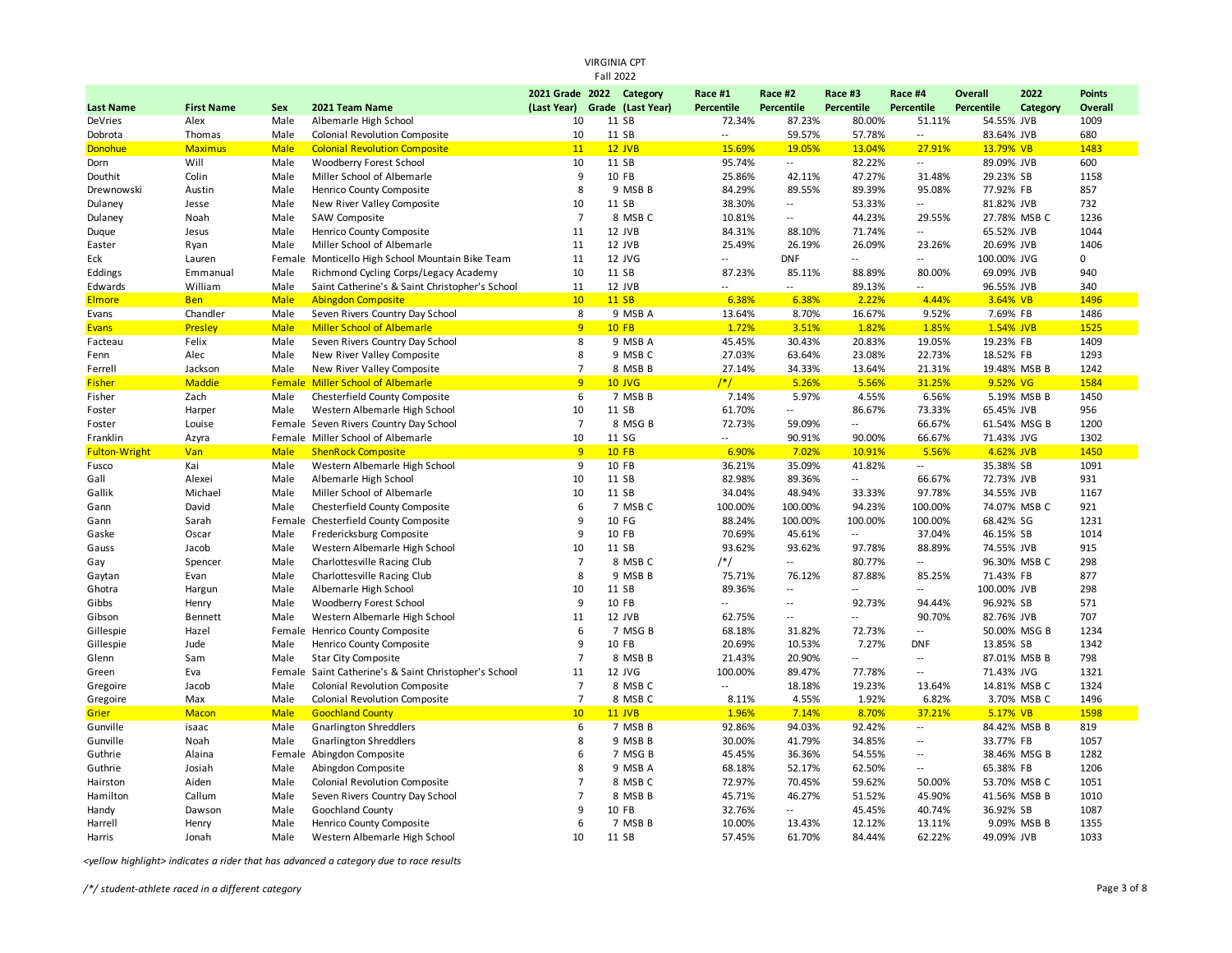## VIRGINIA CPT Fall 2022 **2021**

|                  |                        |              |                                                                 | 2021 Grade 2022 | Category                      | Race #1                                    | Race #2                  | Race #3                  | Race #4                  | Overall           | 2022          | <b>Points</b> |
|------------------|------------------------|--------------|-----------------------------------------------------------------|-----------------|-------------------------------|--------------------------------------------|--------------------------|--------------------------|--------------------------|-------------------|---------------|---------------|
| <b>Last Name</b> | <b>First Name</b>      | Sex          | 2021 Team Name                                                  |                 | (Last Year) Grade (Last Year) | <b>Percentile</b>                          | Percentile               | Percentile               | <b>Percentile</b>        | <b>Percentile</b> | Category      | Overall       |
| Hawker           | Conner                 | Male         | Charlottesville Racing Club                                     | $\overline{7}$  | 8 MSB B                       | 91.43%                                     | 97.01%                   | 86.36%                   | 78.69%                   |                   | 76.62% MSB B  | 864           |
| Hede             | lan                    | Male         | Miller School of Albemarle                                      | 10              | 11 SB                         | 2.13%                                      | 14.89%                   | 8.89%                    | <b>DNF</b>               | 9.09% JVB         |               | 1420          |
| Hegemier         | Davis                  | Male         | Western Albemarle High School                                   | 10              | 11 SB                         | 36.17%                                     | 74.47%                   | 40.00%                   | 44.44%                   | 36.36% JVB        |               | 1160          |
| Henderson        | Noah                   | Male         | <b>Gnarlington Shreddlers</b>                                   | $\overline{7}$  | 8 MSB B                       | 82.86%                                     | 83.58%                   | 84.85%                   | 81.97%                   |                   | 75.32% MSB B  | 871           |
| Henriksen        | Christian              | Male         | Fredericksburg Composite                                        | 11              | 12 JVB                        | 58.82%                                     | 64.29%                   | 56.52%                   | 53.49%                   | 41.38% JVB        |               | 1185          |
| Herbert          | Jack                   | Male         | New River Valley Composite                                      | $\overline{7}$  | 8 MSB C                       | $\overline{\phantom{a}}$                   | 13.64%                   | 21.15%                   | 45.45%                   |                   | 24.07% MSB C  | 1246          |
| Herndon          | Nora                   |              | Female Lynchburg Area Bikers (LAB)                              | 6               | 7 MSG B                       | $\overline{a}$                             | 81.82%                   | 59.09%                   | 57.14%                   |                   | 57.69% MSG B  | 1202          |
| Hester           | Jasper                 | Male         | New River Valley Composite                                      | 8               | 9 MSB B                       | 42.86%                                     | 52.24%                   | 50.00%                   | 65.57%                   | 46.75% FB         |               | 988           |
| Hichak           | Alex                   | Male         | Fredericksburg Composite                                        | 6               | 7 MSB C                       | 56.76%                                     | 52.27%                   | 42.31%                   | 25.00%                   |                   | 35.19% MSB C  | 1170          |
| Hicks            | Jay                    | Male         | <b>Gnarlington Shreddlers</b>                                   | 9               | 10 FB                         | 93.10%                                     | 94.74%                   | 90.91%                   | 75.93%                   | 75.38% SB         |               | 894           |
| Hill             | Graham                 | Male         | Western Albemarle High School                                   | 9               | 10 FB                         | 24.14%                                     | 22.81%                   | 25.45%                   | 22.22%                   | 23.08% SB         |               | 1249          |
| Hirtriter        | Rowan                  | Male         | ShenRock Composite                                              | 6               | 7 MSB B                       | 11.43%                                     | 19.40%                   | 42.42%                   | 32.79%                   |                   | 16.88% MSB B  | 1244          |
| Hodkinson        | Abell                  | Male         | Miller School of Albemarle                                      | 10              | 11 SB                         | 91.49%                                     | 76.60%                   | 73.33%                   | 68.89%                   | 60.00% JVB        |               | 982           |
| Hogan            | Charlie                | Male         | Seven Rivers Country Day School                                 | 6               | 7 MSB A                       | $/*/$                                      | $/*/$                    | 50.00%                   | 28.57%                   |                   | 88.46% MSB A  | 870           |
| Holbrook         | Jack                   | Male         | Albemarle High School                                           | 10              | 11 SB                         | 8.51%                                      | 10.64%                   | 20.00%                   | 13.33%                   | 10.91% JVB        |               | 1417          |
| Holloway         | Lorelei                |              | Female Henrico County Composite                                 | 11              | 12 JVG                        | 75.00%                                     | 42.11%                   | 83.33%                   | 50.00%                   | 47.62% JVG        |               | 1461          |
| Holz             | Lottie                 |              | Female ShenRock Composite                                       | 10              | 11 SG                         | 66.67%                                     | $\overline{\phantom{a}}$ | $\sim$                   | 58.33%                   | 85.71% JVG        |               | 889           |
| <b>Hoskins</b>   | <b>Alice</b>           |              | Female Miller School of Albemarle                               | $\overline{9}$  | <b>10 JVG</b>                 | $/*/$                                      | 10.53%                   | 11.11%                   | 12.50%                   | 4.76% VG          |               | 1590          |
| Howard           | Daniel                 | Male         | <b>Colonial Revolution Composite</b>                            | 8               | 9 MSB B                       | 25.71%                                     | 22.39%                   | 10.61%                   | 22.95%                   | 12.99% FB         |               | 1271          |
| Hull             | Nancy                  |              | Female Independent Riders                                       | 10              | 11 SG                         | 83.33%                                     | 54.55%                   | 70.00%                   | 50.00%                   | 42.86% JVG        |               | 1385          |
| Hurt             | Peyton                 | Male         | Albemarle High School                                           | 9               | 10 FB                         | 17.24%                                     | 17.54%                   | 16.36%                   | 9.26%                    | 12.31% SB         |               | 1350          |
| Ireland          | <b>Briggs</b>          | Male         | Saint Catherine's & Saint Christopher's School                  | 10              | 11 SB                         | 80.85%                                     | <b>DNF</b>               | $\overline{a}$           | $\sim$                   | 98.18% JVB        |               | 306           |
| Jeronimus        | Ryan                   | Male         | Western Albemarle High School                                   | 11              | 12 JVB                        | 82.35%                                     | 69.05%                   | 58.70%                   | 93.02%                   | 50.00% JVB        |               | 1119          |
| Johnson          | <b>Blake</b>           | Male         | ShenRock Composite                                              | 6               | 7 MSB B                       | 14.29%                                     | 10.45%                   | 18.18%                   | 18.03%                   |                   | 10.39% MSB B  | 1320          |
| Johnson          | Hendrik                | Male         | Northern Virginia Composite                                     | 6               | 7 MSB C                       | 64.86%                                     | 61.36%                   | 30.77%                   | $\overline{a}$           |                   | 50.00% MSB C  | 1082          |
| Johnson          | Jack                   | Male         | Cutaway Composite                                               | $\overline{7}$  | 8 MSB B                       | 44.29%                                     | 43.28%                   | 48.48%                   | 52.46%                   |                   | 42.86% MSB B  | 1006          |
| Johnson          | Joe                    | Male         | Richmond Cycling Corps/Legacy Academy                           | 10              | 11 SB                         | 55.32%                                     | 55.32%                   | 66.67%                   | 53.33%                   | 45.45% JVB        |               | 1065          |
| Johnson          | Victoria               |              | Female Northern Virginia Composite                              | 8               | 9 MSG B                       | 63.64%                                     | 77.27%                   | 50.00%                   | $\sim$                   | 53.85% FG         |               | 1207          |
| Johnston         | Benjamin               | Male         | Western Albemarle High School                                   | 10              | 11 SB                         | 25.53%                                     | 42.55%                   | 28.89%                   | 26.67%                   | 23.64% JVB        |               | 1261          |
| Johnstone        | Noah                   | Male         | <b>Star City Composite</b>                                      | 6               | 7 MSB B                       | 38.57%                                     | 38.81%                   | 37.88%                   | 36.07%                   |                   | 29.87% MSB B  | 1077          |
| Jones            | Cole                   | Male         | New River Valley Composite                                      | 6<br>6          | 7 MSB C                       | $\overline{\phantom{a}}$<br>$\overline{a}$ | 97.73%                   | 98.08%                   | 97.73%                   |                   | 83.33% MSB C  | 877           |
| Jones<br>Jora    | Hayden                 | Male<br>Male | New River Valley Composite                                      | 8               | 7 MSB C<br>9 MSB B            | 4.29%                                      | 86.36%<br>2.99%          | 90.38%<br>1.52%          | 88.64%<br>3.28%          | 1.30% FB          | 77.78% MSB C  | 899<br>1505   |
|                  | lan                    |              | New River Valley Composite<br>Female New River Valley Composite | 8               | 9 MSG B                       | $\sim$                                     | $\overline{a}$           | 36.36%                   | 33.33%                   | 88.46% FG         |               | 889           |
| Jora<br>Jordan   | Ingrid<br>Verity       |              | Female SAW Composite                                            | $\overline{7}$  | 8 MSG B                       | <b>DNF</b>                                 | $\overline{\phantom{a}}$ | $\overline{a}$           | $\sim$                   |                   | 100.00% MSG B | 0             |
| Juras            | William                | Male         | <b>Gnarlington Shreddlers</b>                                   | 10              | 11 SB                         | 70.21%                                     | 72.34%                   | $\overline{\phantom{a}}$ | 77.78%                   | 67.27% JVB        |               | 951           |
| Katz             | Rhodes                 | Male         | Cutaway Composite                                               | 8               | 9 MSB A                       | $\overline{\phantom{a}}$                   | 82.61%                   | 100.00%                  | $\overline{a}$           | 100.00% FB        |               | 727           |
| Kauffman         | Gala                   |              | Female Charlottesville Racing Club                              | $\overline{7}$  | 8 MSG B                       | 54.55%                                     | 50.00%                   | 63.64%                   | 52.38%                   |                   | 42.31% MSG B  | 1279          |
| Kenney           | Logen                  | Male         | Northern Virginia Composite                                     | 8               | 9 MSB C                       | 75.68%                                     | 50.00%                   | 46.15%                   | 34.09%                   | 38.89% FB         |               | 1133          |
| Kim              | Stanley                | Male         | Woodberry Forest School                                         | 11              | 12 JVB                        | 96.08%                                     | $\sim$                   | 91.30%                   | 83.72%                   | 67.24% JVB        |               | 1016          |
| <b>Klein</b>     | Ashton                 | <b>Male</b>  | <b>Roanoke Valley Composite</b>                                 | 11              | $12$ JVB                      | 9.80%                                      | 14.29%                   | 15.22%                   | 13.95%                   | 10.34% VB         |               | 1521          |
| Kline            | Becca                  |              | Female Colonial Revolution Composite                            | 6               | 7 MSG B                       | 13.64%                                     | 4.55%                    | 9.09%                    | 4.76%                    |                   | 3.85% MSG B   | 1515          |
| Kline            | Ryan                   | Male         | <b>Colonial Revolution Composite</b>                            | 8               | 9 MSB A                       | 40.91%                                     | 43.48%                   | 37.50%                   | 66.67%                   | 38.46% FB         |               | 1320          |
| Kluczynski       | Katie                  |              | Female Fredericksburg Composite                                 | 10              | 11 SG                         | 25.00%                                     | 18.18%                   | 30.00%                   | 16.67%                   | 14.29% JVG        |               | 1486          |
| Koch             | Joey                   | Male         | <b>Henrico County Composite</b>                                 | $\overline{7}$  | 8 MSB C                       | $\overline{\phantom{a}}$                   | $\overline{\phantom{a}}$ | 73.08%                   | 86.36%                   |                   | 90.74% MSB C  | 612           |
| Koch             | Josh                   | Male         | Henrico County Composite                                        | 9               | 10 FB                         | 27.59%                                     | 26.32%                   | 12.73%                   | 29.63%                   | 21.54% SB         |               | 1259          |
| Konikoff         | Eli                    | Male         | <b>Goochland County</b>                                         | $\overline{7}$  | 8 MSB C                       | 86.49%                                     | 84.09%                   | 65.38%                   | $\sim$                   |                   | 68.52% MSB C  | 948           |
| Krider           | Asher                  | Male         | Henrico County Composite                                        | $\overline{7}$  | 8 MSB A                       | 50.00%                                     | 21.74%                   | 33.33%                   | 47.62%                   |                   | 26.92% MSB A  | 1357          |
| Kuhlbars         | Jack                   | Male         | <b>Colonial Revolution Composite</b>                            | 6               | 7 MSB B                       | 90.00%                                     | 80.60%                   | 80.30%                   | 86.89%                   |                   | 72.73% MSB B  | 873           |
| Lam              | Wyatt                  | Male         | ShenRock Composite                                              | $\overline{7}$  | 8 MSB B                       | 80.00%                                     | 82.09%                   | 81.82%                   | $\overline{\phantom{a}}$ |                   | 81.82% MSB B  | 843           |
| Lamm             | Meghan                 |              | Female ShenRock Composite                                       | 10              | 11 SG                         | 50.00%                                     | 63.64%                   | $\overline{a}$           | 91.67%                   | 64.29% JVG        |               | 1324          |
| Lamm             | Nathan                 | Male         | ShenRock Composite                                              | 6               | 7 MSB B                       | 17.14%                                     | 17.91%                   | 30.30%                   | 26.23%                   |                   | 18.18% MSB B  | 1243          |
| Landen           | Charles Nicholson Male |              | Monticello High School Mountain Bike Team                       | 10              | 11 SB                         | 46.81%                                     | 57.45%                   | 62.22%                   | 46.67%                   | 43.64% JVB        |               | 1090          |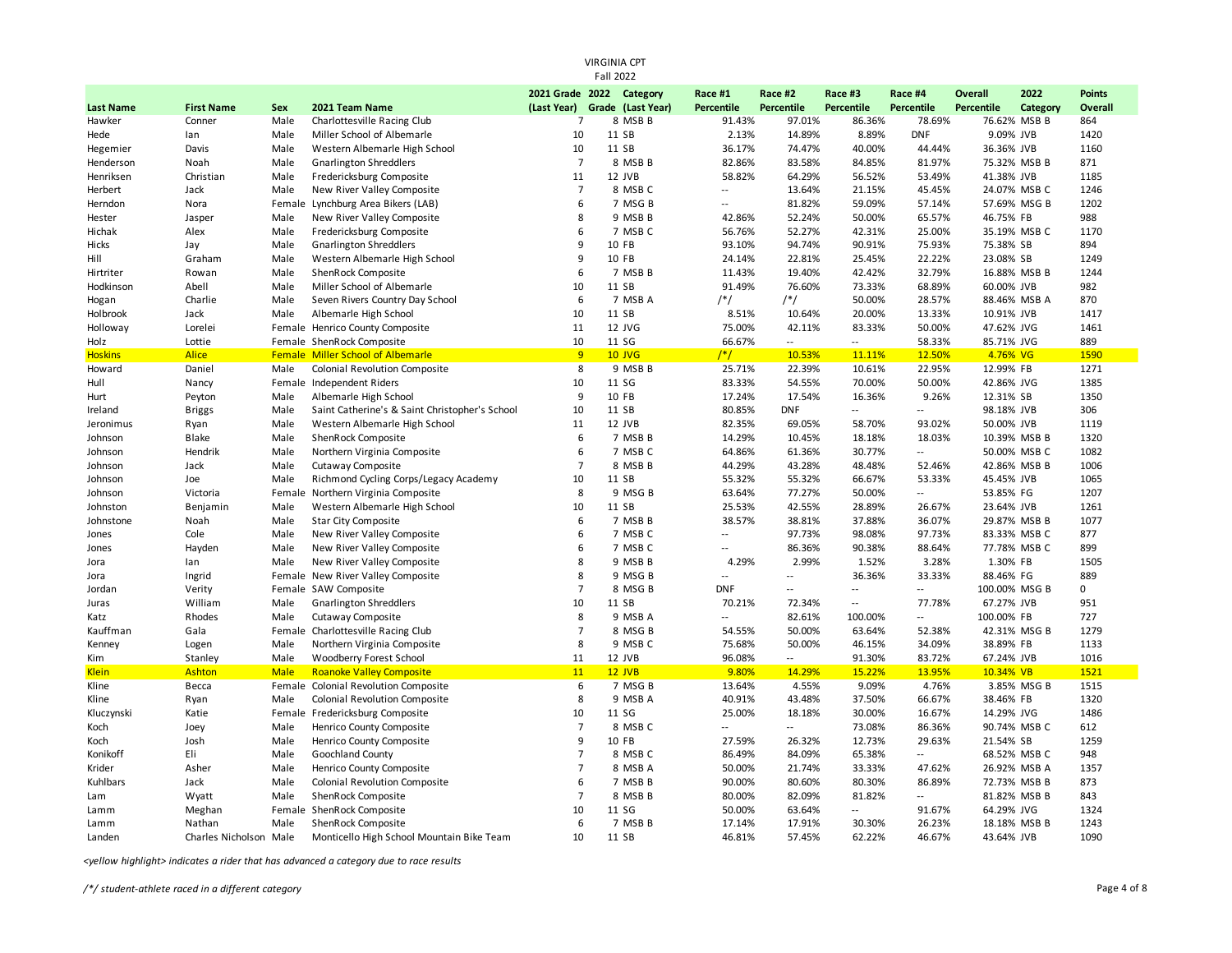|                               |                   |               |                                           |                                         | <b>Fall 2022</b> |                   |                              |                          |                              |                          |                       |                  |                          |
|-------------------------------|-------------------|---------------|-------------------------------------------|-----------------------------------------|------------------|-------------------|------------------------------|--------------------------|------------------------------|--------------------------|-----------------------|------------------|--------------------------|
| <b>Last Name</b>              | <b>First Name</b> | Sex           | 2021 Team Name                            | 2021 Grade 2022 Category<br>(Last Year) |                  | Grade (Last Year) | Race #1<br><b>Percentile</b> | Race #2<br>Percentile    | Race #3<br><b>Percentile</b> | Race #4<br>Percentile    | Overall<br>Percentile | 2022<br>Category | <b>Points</b><br>Overall |
| Landes                        | Kathryn           |               | Female ShenRock Composite                 | 8                                       |                  | 9 MSG B           | 22.73%                       | 18.18%                   | 18.18%                       | 19.05%                   | 19.23% FG             |                  | 1441                     |
| Lando                         | Wyatt             | Male          | Fredericksburg Composite                  | 8                                       |                  | 9 MSB C           | 48.65%                       | 29.55%                   | 15.38%                       | 9.09%                    | 12.96% FB             |                  | 1346                     |
| Lang                          | Heather           |               | Female Colonial Revolution Composite      | 10                                      |                  | 11 VG             | 50.00%                       | 44.44%                   | 71.43%                       | 57.14%                   | 44.44% VG             |                  | 1666                     |
| Lang                          | Samuel            | Male          | <b>Colonial Revolution Composite</b>      | 10                                      |                  | 11 VB             | 23.08%                       | 18.18%                   | 20.00%                       | 96.30%                   | 16.13% VB             |                  | 1642                     |
| Laserna                       | Grayson           | Male          | Fredericksburg Composite                  | 8                                       |                  | 9 MSB B           | 54.29%                       | 62.69%                   | 100.00%                      | 63.93%                   | 53.25% FB             |                  | 933                      |
| Laserna                       | Griffin           | Male          | Fredericksburg Composite                  | 6                                       |                  | 7 MSB B           | 78.57%                       | 64.18%                   | 62.12%                       | 50.82%                   | 51.95% MSB B          |                  | 947                      |
| Laskowski                     | Case              | Male          | Miller School of Albemarle                | 11                                      |                  | 12 JVB            | 35.29%                       | 40.48%                   | $\overline{\phantom{a}}$     | 41.86%                   | 34.48% JVB            |                  | 1265                     |
| Lauman                        | Jake              | Male          | <b>Star City Composite</b>                | 9                                       |                  | 10 FB             | 12.07%                       | 12.28%                   | 14.55%                       | 11.11%                   | 9.23% SB              |                  | 1377                     |
| Lawrence                      | Ella              |               | Female New River Valley Composite         | 8                                       |                  | 9 MSG B           | 36.36%                       | 54.55%                   | 68.18%                       | 61.90%                   | 34.62% FG             |                  | 1288                     |
| Lawrence                      | Jackson           | Male          | <b>Blacksburg High School</b>             | 11                                      |                  | 12 JVB            | 56.86%                       | 71.43%                   | 60.87%                       | 81.40%                   | 48.28% JVB            |                  | 1142                     |
| Laws                          | Knowledge         | Male          | Richmond Cycling Corps/Legacy Academy     | 8                                       |                  | 9 MSB C           | 70.27%                       | 65.91%                   | 57.69%                       | 68.18%                   | 55.56% FB             |                  | 1030                     |
| Lee                           | Alex              | Male          | New River Valley Composite                | 6                                       |                  | 7 MSB C           | 59.46%                       | 38.64%                   | 36.54%                       | 56.82%                   |                       | 37.04% MSB C     | 1145                     |
| Lee                           | <b>Cameron</b>    | Female        | <b>Blacksburg High School</b>             | 10                                      |                  | 11 SG             | 16.67%                       | 9.09%                    | 10.00%                       | 8.33%                    | 7.14% VG              |                  | 1525                     |
| Lee                           | Colton            | Male          | Fredericksburg Composite                  | 8                                       |                  | 9 MSB B           | 55.71%                       | $\overline{\phantom{a}}$ | $\overline{a}$               | $\overline{\phantom{a}}$ | 93.51% FB             |                  | 304                      |
| Lee                           | Jeremy            | Male          | Henrico County Composite                  | 10                                      |                  | 11 SB             | 51.06%                       | 70.21%                   | 75.56%                       | 71.11%                   | 52.73% JVB            |                  | 1020                     |
| Lee                           | <b>Madison</b>    | <b>Female</b> | <b>Blacksburg High School</b>             | 10                                      |                  | <b>11 JVG</b>     | $/*/$                        | 21.05%                   | 22.22%                       | $-1$                     | 76.19% VG             |                  | 1024                     |
| Leslie                        | Bray              | Male          | New River Valley Composite                | 9                                       |                  | 10 FB             | 31.03%                       | 36.84%                   | 32.73%                       | 33.33%                   | 27.69% SB             |                  | 1165                     |
| Liebler                       | lan               | Male          | <b>Colonial Revolution Composite</b>      | 10                                      |                  | 11 SB             | $\sim$ $\sim$                | 19.15%                   | 24.44%                       | 22.22%                   | 21.82% JVB            |                  | 1281                     |
| Ligon                         | Jack              | Male          | Henrico County Composite                  | 10                                      |                  | 11 SB             | 74.47%                       | <b>DNF</b>               | --                           | 82.22%                   | 87.27% JVB            |                  | 622                      |
| Lillis                        | Ryan              | Male          | <b>Gnarlington Shreddlers</b>             | 6                                       |                  | 7 MSB B           | 67.14%                       | 88.06%                   | 90.91%                       | 73.77%                   | 68.83% MSB B          |                  | 883                      |
| Lindemann                     | Charlie           | Male          | Charlottesville Racing Club               | 8                                       |                  | 9 MSB B           | <b>DNF</b>                   | 40.30%                   | 28.79%                       | 14.75%                   | 27.27% FB             |                  | 1149                     |
| Lindemann                     | Matthew           | Male          | Charlottesville Racing Club               | 8                                       |                  | 9 MSB B           | 62.86%                       | $\overline{\phantom{a}}$ | 71.21%                       | $\overline{\phantom{a}}$ | 89.61% FB             |                  | 583                      |
| Lindorf                       | Bethany           |               | Female Northern Virginia Composite        | $\overline{7}$                          |                  | 8 MSG B           | 31.82%                       | 40.91%                   | 31.82%                       | 38.10%                   |                       | 26.92% MSG B     | 1362                     |
| Lindorf                       | Natalie           |               | Female Northern Virginia Composite        | 11                                      |                  | 12 JVG            | 83.33%                       | 84.21%                   | 88.89%                       | 87.50%                   | 66.67% JVG            |                  | 1364                     |
| Ling                          | Isla              |               | Female Blacksburg High School             | 9                                       |                  | 10 FG             | $\sim$                       | 57.14%                   | 57.14%                       | 64.29%                   | 47.37% SG             |                  | 1316                     |
| Little                        | Ryan              | Male          | Monticello High School Mountain Bike Team | 11                                      |                  | 12 JVB            | 17.65%                       | <b>DNF</b>               | <b>DNF</b>                   | 18.60%                   | 74.14% JVB            |                  | 955                      |
| Logar                         | Raina             |               | Female Seven Rivers Country Day School    | $\overline{7}$                          |                  | 8 MSG A           | 41.67%                       | 40.00%                   | 44.44%                       | 44.44%                   |                       | 33.33% MSG A     | 1441                     |
| <b>Logar</b>                  | Zanna             |               | Female Miller School of Albemarle         | 8                                       |                  | 9 JVG             | $/*/$                        | 15.79%                   | 16.67%                       | 6.25%                    | 14.29% VG             |                  | 1582                     |
| Lucado                        | Celeste           |               | Female Northern Virginia Composite        | 8                                       |                  | 9 MSG A           | 58.33%                       | 60.00%                   | 66.67%                       | $\overline{\phantom{a}}$ | 58.33% FG             |                  | 1360                     |
| Lukas                         | Edward            | Male          | Miller School of Albemarle                | 9                                       |                  | 10 FB             | 56.90%                       | 59.65%                   | 52.73%                       | 62.96%                   | 49.23% SB             |                  | 998                      |
| Maas                          | Benjamin          | Male          | Northern Virginia Composite               | 9                                       |                  | 10 FB             | 75.86%                       | 78.95%                   | 94.55%                       | 72.22%                   | 69.23% SB             |                  | 915                      |
| Maas                          | Ehre              |               | Female Northern Virginia Composite        | 11                                      |                  | 12 JVG            | $\overline{\phantom{a}}$     | $\overline{a}$           | 100.00%                      | 100.00%                  | 95.24% JVG            |                  | 850                      |
| Mani                          | Ahillan           | Male          | Miller School of Albemarle                | 10                                      |                  | 11 SB             | 17.02%                       | 44.68%                   | 22.22%                       | 20.00%                   | 16.36% JVB            |                  | 1327                     |
| Maples                        | Carter            | Male          | Western Albemarle High School             | 9                                       |                  | 10 FB             | 55.17%                       | 82.46%                   | 60.00%                       | 61.11%                   | 53.85% SB             |                  | 991                      |
| Margaritini-Toscano Valentino |                   | Male          | Chesterfield County Composite             | 8                                       |                  | 9 MSB B           | 18.57%                       | 16.42%                   | 25.76%                       | 19.67%                   | 14.29% FB             |                  | 1267                     |
| Martin                        | Baden             | Male          | New River Valley Composite                | $\overline{7}$                          |                  | 8 MSB C           | 67.57%                       | 56.82%                   | 61.54%                       | 65.91%                   | 51.85% MSB C          |                  | 1053                     |
| Martin                        | Hugh              | Male          | Goochland County                          | $\overline{7}$                          |                  | 8 MSB B           | 34.29%                       | 47.76%                   | 46.97%                       | $\overline{a}$           | 44.16% MSB B          |                  | 1001                     |
|                               |                   | Male          | Northern Virginia Composite               | 10                                      |                  | 11 SB             | 14.89%                       | 17.02%                   | 15.56%                       | 15.56%                   | 14.55% JVB            |                  | 1369                     |
| Marvin                        | Nico<br>Connor    |               | Charlottesville Racing Club               | $\overline{7}$                          |                  | 8 MSB B           | 40.00%                       | 32.84%                   | 33.33%                       | 24.59%                   | 28.57% MSB B          |                  | 1141                     |
| Masters                       | Nathan            | Male<br>Male  |                                           | 10                                      |                  | 11 SB             |                              | 2.13%                    | 13.33%                       | 6.67%                    | 5.45% JVB             |                  | 1470                     |
| Masters                       |                   |               | Albemarle High School                     | $\overline{7}$                          |                  | 8 MSB B           | 10.64%                       |                          |                              |                          |                       |                  |                          |
| Mauro                         | Logan             | Male          | Fredericksburg Composite                  |                                         |                  |                   | 77.14%<br>$\sim$ $\sim$      | 61.19%                   | 40.91%                       | 37.70%                   | 37.66% MSB B          |                  | 1021                     |
| Maxham                        | Caleb             | Male          | Lynchburg Area Bikers (LAB)               | 10                                      |                  | 11 SB             |                              | 53.19%                   | 51.11%                       | 57.78%                   | 47.27% JVB            |                  | 1048                     |
| Mayhood                       | Alex              | Male          | Charlottesville Racing Club               | 7                                       |                  | 8 MSB B           | 94.29%                       | 100.00%                  | 95.45%                       | 93.44%                   | 80.52% MSB B          |                  | 847                      |
| Maynard                       | Dylan             | Male          | ShenRock Composite                        | 9                                       |                  | 10 FB             | 34.48%                       | 28.07%                   | 34.55%                       | 27.78%                   | 26.15% SB             |                  | 1186                     |
| Maynard                       | McLane            | Male          | Fredericksburg Composite                  | 9                                       |                  | 10 FB             | 91.38%                       | 100.00%                  | 87.27%                       | 77.78%                   | 73.85% SB             |                  | 895                      |
| McCamant                      | Parker            | Male          | Chesterfield County Composite             | 9                                       |                  | 10 FB             |                              | $\overline{a}$           | 100.00%                      | <b>DNF</b>               | 100.00% SB            |                  | 282                      |
| McCardle                      | Reese             |               | Female Miller School of Albemarle         | 9                                       |                  | 10 FG             | 41.18%                       | 21.43%                   | 21.43%                       | 28.57%                   | 15.79% SG             |                  | 1459                     |
| McCorkle                      | Ethan             | Male          | <b>Star City Composite</b>                | 9                                       |                  | 10 FB             | 46.55%                       | 56.14%                   | 43.64%                       | 46.30%                   | 38.46% SB             |                  | 1065                     |
| McCrary                       | Quinn             | Male          | <b>Star City Composite</b>                | $\overline{7}$                          |                  | 8 MSB B           | <b>DNF</b>                   | 98.51%                   | 98.48%                       | 96.72%                   | 85.71% MSB B          |                  | 818                      |
| McGinty                       | Cole              | Male          | Western Albemarle High School             | 9                                       |                  | 10 FB             | 48.28%                       | 43.86%                   | 40.00%                       | $\sim$                   | 40.00% SB             |                  | 1044                     |
| McGrory                       | Evan              | Male          | <b>Blacksburg High School</b>             | 10                                      |                  | 11 SB             | 4.26%                        | 8.51%                    | 6.67%                        | 8.89%                    | 7.27% JVB             |                  | 1468                     |
| McGuire                       | Lili              |               | Female Blacksburg High School             | 10                                      |                  | 11 SG             | 91.67%                       | 36.36%                   | 50.00%                       | 41.67%                   | 35.71% JVG            |                  | 1425                     |
| McGuire                       | Taylor            |               | Female New River Valley Composite         | 8                                       |                  | 9 MSG B           | 18.18%                       | 9.09%                    | 13.64%                       | 14.29%                   | 11.54% FG             |                  | 1477                     |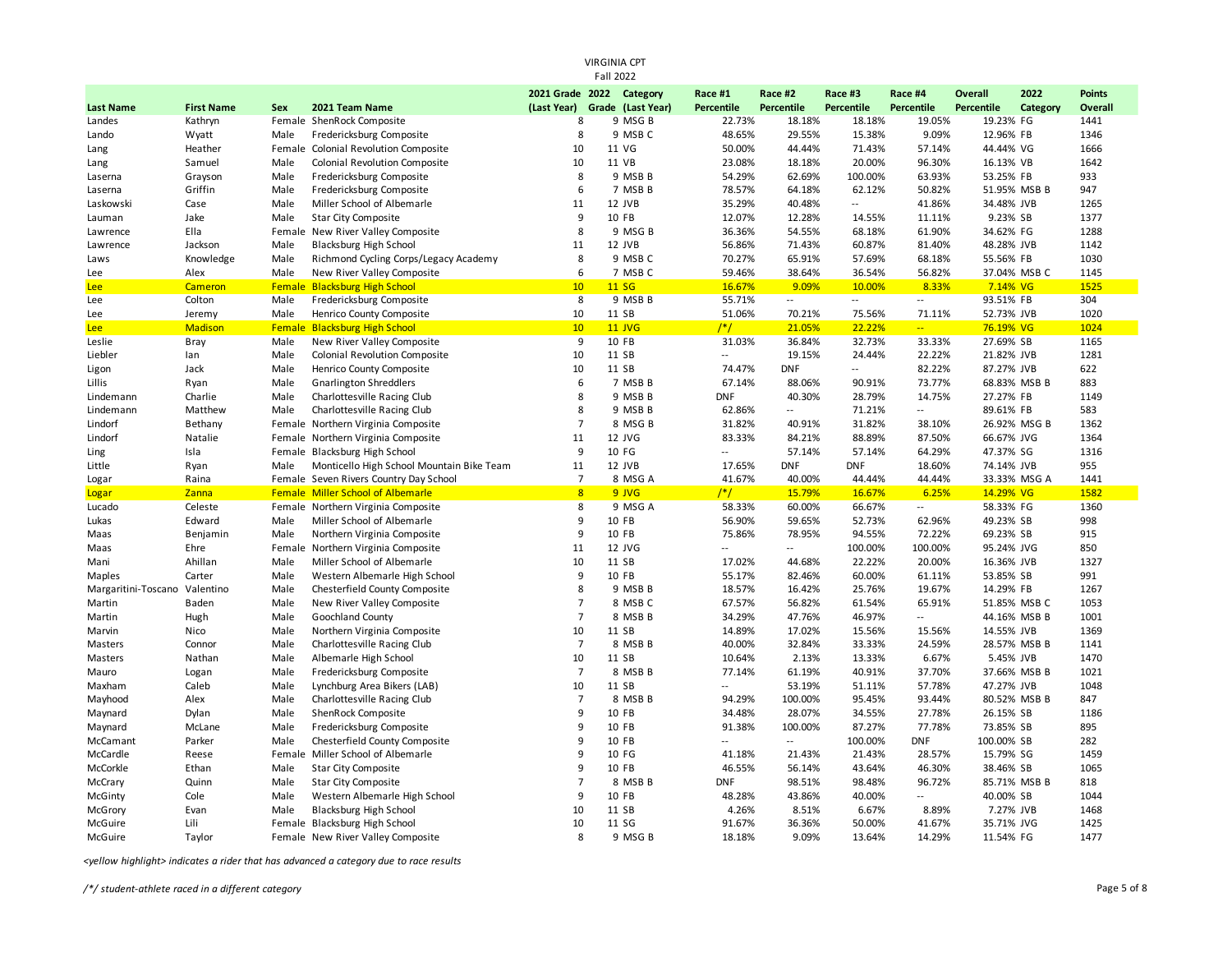|                  |                     |              |                                                             |                                  | <b>Fall 2022</b> |                   |                          |                                    |                          |                          |                        |              |               |
|------------------|---------------------|--------------|-------------------------------------------------------------|----------------------------------|------------------|-------------------|--------------------------|------------------------------------|--------------------------|--------------------------|------------------------|--------------|---------------|
|                  |                     |              |                                                             | 2021 Grade 2022 Category         |                  |                   | Race #1                  | Race #2                            | Race #3                  | Race #4                  | Overall                | 2022         | <b>Points</b> |
| <b>Last Name</b> | <b>First Name</b>   | Sex          | 2021 Team Name                                              | (Last Year) Grade (Last Year)    |                  |                   | Percentile               | Percentile                         | Percentile               | <b>Percentile</b>        | Percentile             | Category     | Overall       |
| McIntire         | Walker              | Male         | Western Albemarle High School                               | 10                               |                  | 11 SB             | 85.11%                   | 68.09%                             | 64.44%                   | $\sim$                   | 63.64% JVB             |              | 957           |
| McLean           | Addison             | Male         | Albemarle High School                                       | 11                               |                  | 12 JVB            | 33.33%                   | 50.00%                             | $\overline{\phantom{a}}$ | $\overline{\phantom{a}}$ | 77.59% JVB             |              | 830           |
| McLean           | Reilly              | Male         | Western Albemarle High School                               | 11                               |                  | 12 JVB            | 78.43%                   | 85.71%                             | --                       | $\overline{\phantom{a}}$ | 86.21% JVB             |              | 693           |
| Mehta            | Darius              | Male         | Western Albemarle High School                               | 11                               |                  | 12 JVB            | 66.67%                   | 76.19%                             | 78.26%                   | 100.00%                  | 58.62% JVB             |              | 1096          |
| Merrill          | Joshua              | Male         | New River Valley Composite                                  | 9                                |                  | 10 FB             | 39.66%                   | 31.58%                             | 36.36%                   | 74.07%                   | 32.31% SB              |              | 1131          |
| Merriman         | Drew                | Male         | Northern Virginia Composite                                 | 8                                |                  | 9 MSB A           | 90.91%                   | 91.30%                             | 87.50%                   | $\sim$                   | 84.62% FB              |              | 1100          |
| <b>Messinger</b> | Anna                |              | Female Monticello High School Mountain Bike Team            | 9                                |                  | 10 FG             | 23.53%                   | 7.14%                              | 14.29%                   | 14.29%                   | 10.53% JVG             |              | 1505          |
| Micco            | Jack                | Male         | Chesterfield County Composite                               | 9                                |                  | 10 FB             | 53.45%                   | $\overline{\phantom{a}}$           | $\overline{a}$           | 81.48%                   | 89.23% SB              |              | 620           |
| Miles            | Eden                | Male         | Goochland County                                            | $\overline{7}$                   |                  | 8 MSB A           | $\overline{\phantom{a}}$ | 34.78%                             | 45.83%                   | 42.86%                   |                        | 42.31% MSB A | 1295          |
| Miller           | Alex                | Male         | Monticello High School Mountain Bike Team                   | 10<br>6                          |                  | 11 SB             | 42.55%<br>--             | 27.66%<br>$\overline{\phantom{a}}$ | 17.78%                   | 24.44%                   | 20.00% JVB             |              | 1294<br>770   |
| Miller           | Anders              | Male         | Independent Riders                                          | 8                                |                  | 7 MSB C           |                          |                                    | 34.62%                   | 36.36%                   |                        | 85.19% MSB C |               |
| Miller           | Miranda<br>Andy     | Male         | Female Charlottesville Racing Club<br>Albemarle High School | 9                                |                  | 9 MSG A<br>10 FB  | 91.67%<br>51.72%         | 100.00%<br>50.88%                  | 88.89%<br>49.09%         | 88.89%<br>55.56%         | 75.00% FG<br>41.54% SB |              | 1334<br>1030  |
| Morales Zavala   |                     | Male         | <b>Star City Composite</b>                                  | 8                                |                  | 9 MSB B           | 2.86%                    | 8.96%                              | 6.06%                    | 1.64%                    | 2.60% FB               |              | 1487          |
| Morgan<br>Morgan | Benjamin<br>Braidan | Male         | Henrico County Composite                                    | 9                                |                  | 10 FB             | --                       | 70.18%                             | 69.09%                   | 59.26%                   | 67.69% SB              |              | 933           |
| Mott             | Zane                | Male         | Northern Virginia Composite                                 | $\overline{7}$                   |                  | 8 MSB A           | 77.27%                   | 56.52%                             | 70.83%                   | 76.19%                   |                        | 61.54% MSB A | 1208          |
| Muehlman         | Elijah              | Male         | Charlottesville Racing Club                                 | 8                                |                  | 9 MSB A           | 86.36%                   | 60.87%                             | 75.00%                   | 71.43%                   | 69.23% FB              |              | 1203          |
| Mullen           | Daniel              | Male         | Northern Virginia Composite                                 | 10                               |                  | 11 SB             | 29.79%                   | 25.53%                             | 26.67%                   | 35.56%                   | 25.45% JVB             |              | 1255          |
| <b>Mullins</b>   | Matthew             | Male         | <b>Gnarlington Shreddlers</b>                               | 6                                |                  | 7 MSB B           | $\overline{\phantom{a}}$ | $\overline{\phantom{a}}$           | 57.58%                   | 57.38%                   |                        | 88.31% MSB B | 620           |
| Nance            | Marshall            | Male         | Independent Riders                                          | $\overline{7}$                   |                  | 8 MSB C           | $/*/$                    | 59.09%                             | 78.85%                   | $\overline{a}$           |                        | 88.89% MSB C | 644           |
| Nash             | Kamari              |              | Female Richmond Cycling Corps/Legacy Academy                | 9                                |                  | 10 FG             | 76.47%                   | 71.43%                             | 50.00%                   | 57.14%                   | 42.11% SG              |              | 1341          |
| Nathan           | Ari                 | Male         | Western Albemarle High School                               | 11                               |                  | 12 JVB            | 92.16%                   | $\sim$                             | 93.48%                   | 97.67%                   | 70.69% JVB             |              | 1003          |
| Neilon           | Jackie              |              | Female Western Albemarle High School                        | 11                               |                  | 12 VG             | 62.50%                   | 88.89%                             | 100.00%                  | 100.00%                  | 66.67% VG              |              | 1610          |
| <b>Nevins</b>    | <b>Caleb</b>        | <b>Male</b>  | <b>Colonial Revolution Composite</b>                        | 10                               |                  | <b>11 JVB</b>     | 90.20%                   | 2.38%                              | 2.17%                    | 2.33%                    | 1.72% VB               |              | 1645          |
| Newlin           | Davis               | Male         | Chesterfield County Composite                               | $\overline{7}$                   |                  | 8 MSB B           | 45.71%                   | 44.78%                             | $\overline{a}$           | 34.43%                   |                        | 40.26% MSB B | 1017          |
| Nicely           | Lila                |              | Female Roanoke Valley Composite                             | 6                                |                  | 7 MSG B           | 59.09%                   | 45.45%                             | 40.91%                   | 42.86%                   |                        | 30.77% MSG B | 1320          |
| Nicely           | Sophie              |              | Female Roanoke Valley Composite                             | q                                |                  | 10 FG             | 52.94%                   | $\overline{\phantom{a}}$           | 35.71%                   | 42.86%                   | 36.84% SG              |              | 1354          |
| Nicholakos       | Demetri             | Male         | <b>Gnarlington Shreddlers</b>                               | 8                                |                  | 9 MSB C           | 29.73%                   | 27.27%                             | 40.38%                   | 38.64%                   | 25.93% FB              |              | 1244          |
| Nichols          | Luke                | Male         | New River Valley Composite                                  | 8                                |                  | 9 MSB B           | 24.29%                   | 28.36%                             | 21.21%                   | $\overline{\phantom{a}}$ | 25.97% FB              |              | 1162          |
| NO               | <b>NAME</b>         |              | Female UNKNOWN TEAM                                         | 10                               |                  | 11 SG             | --                       | $\overline{\phantom{a}}$           | $\overline{\phantom{a}}$ | 100.00%                  | 100.00% JVG            |              | 414           |
| Noah             | Miles               | Male         | Goochland County                                            | $\overline{7}$                   |                  | 8 MSB C           | 62.16%                   | 45.45%                             | 50.00%                   | 43.18%                   |                        | 40.74% MSB C | 1126          |
| O'Driscoll       | Grey                | Male         | Fredericksburg Composite                                    | $\overline{7}$                   |                  | 8 MSB B           | 50.00%                   | 53.73%                             | $\overline{\phantom{a}}$ | 62.30%                   |                        | 54.55% MSB B | 931           |
| O'Driscoll       | Logan               | Male         | Fredericksburg Composite                                    | 9                                |                  | 10 FB             | 84.48%                   | 73.68%                             |                          | 42.59%                   | 63.08% SB              |              | 941           |
| Oickle           | Evangeline          |              | Female Monticello High School Mountain Bike Team            | 9                                |                  | 10 FG             | 47.06%                   | 35.71%                             | 28.57%                   | 21.43%                   | 21.05% SG              |              | 1442          |
| <b>Oickle</b>    | <b>Max</b>          | <b>Male</b>  | <b>Monticello High School Mountain Bike Team</b>            | 11                               |                  | <b>12 JVB</b>     | 13.73%                   | 21.43%                             | 21.74%                   | 11.63%                   | 12.07% VB              |              | 1491          |
| Olsen            | Claire              |              | Female Northern Virginia Composite                          | 8                                |                  | 9 MSG B           | 90.91%                   | 95.45%                             | 86.36%                   | 80.95%                   | 73.08% FG              |              | 1155          |
| Olson            | Isaac               | Male         | <b>Star City Composite</b>                                  | 9                                |                  | 10 FB             | 44.83%                   | 47.37%                             | 54.55%                   | $\sim$                   | 44.62% SB              |              | 1016          |
| Owen             | Elliot              | Male         | Roanoke Valley Composite                                    | 8                                |                  | 9 MSB C           | 16.22%                   | 9.09%                              | 11.54%                   | 18.18%                   | 7.41% FB               |              | 1409          |
| Ownby            | Cannon              | Male         | Lynchburg Area Bikers (LAB)                                 | 10                               |                  | 11 SB             | 76.60%                   | 82.98%                             | 93.33%                   | 64.44%                   | 61.82% JVB             |              | 972           |
| Page             | Gavin               | Male         | New River Valley Composite                                  | 8                                |                  | 9 MSB C           | 97.30%                   | 95.45%                             | 88.46%                   | 95.45%                   | 70.37% FB              |              | 932           |
| Painter          | Addison             | Male         | Lynchburg Area Bikers (LAB)                                 | $\overline{7}$                   |                  | 8 MSB C           | 37.84%                   | 34.09%                             | 55.77%                   | 54.55%                   |                        | 33.33% MSB C | 1175          |
| Payne            | Cooper              | Male         | Lynchburg Area Bikers (LAB)                                 | 9                                |                  | 10 FB             | 86.21%                   | 96.49%                             | 85.45%                   | 83.33%                   | 76.92% SB              |              | 893           |
| Perkins          | Darien              | Male         | <b>Star City Composite</b>                                  | 9                                |                  | 10 FB             | 62.07%                   | 75.44%                             | 96.36%                   | 70.37%                   | 64.62% SB              |              | 938           |
| Pfaff            | Sebastian           | Male         | Woodberry Forest School                                     | 11                               |                  | 12 JVB            | 52.94%                   | $\sim$ $\sim$                      | 39.13%                   | 48.84%                   | 39.66% JVB             |              | 1205          |
| Phelps           | Tyson               | Male         | <b>Colonial Revolution Composite</b>                        | 8                                |                  | 9 MSB C           | $\overline{\phantom{a}}$ | 22.73%                             | 7.69%                    | $\overline{a}$           | 77.78% FB              |              | 899           |
| Plotkin          | Aiden               | Male         | Henrico County Composite                                    | 9                                |                  | 10 FB             | 37.93%                   | 40.35%                             |                          | $\overline{\phantom{a}}$ | 87.69% SB              |              | 716           |
| Pollyea          | Jackson             | Male         | New River Valley Composite                                  | $\overline{7}$<br>$\overline{7}$ |                  | 8 MSB C           | 89.19%                   | 75.00%                             | 86.54%                   | 70.45%                   |                        | 59.26% MSB C | 991           |
| Poole            | Rory                |              | Female Charlottesville Racing Club                          | 11                               |                  | 8 MSG B<br>12 JVB | 95.45%                   | $\overline{a}$                     | 90.91%                   | 95.24%                   |                        | 80.77% MSG B | 1105<br>1149  |
| Powell<br>Price  | Regan<br>Wyatt      | Male<br>Male | Western Albemarle High School<br>New River Valley Composite | 6                                |                  | 7 MSB C           | 60.78%<br>$-1$           | 73.81%<br>$\overline{\phantom{a}}$ | 67.39%<br>84.62%         | 55.81%<br>$\sim$         | 46.55% JVB             | 98.15% MSB C | 294           |
| Quattlebaum      | Mac                 | Male         | Woodberry Forest School                                     | 11                               |                  | 12 JVB            | 100.00%                  | $\sim$                             | 97.83%                   | 95.35%                   | 72.41% JVB             |              | 997           |
| Raika            | Ricardo             | Male         | Chesterfield County Composite                               | 11                               |                  | 12 JVB            | 94.12%                   | 92.86%                             | 95.65%                   | $\sim$                   | 68.97% JVB             |              | 1006          |
| Ramey            | Leila               |              | Female Roanoke Valley Composite                             | 9                                |                  | 10 FG             | 64.71%                   | 50.00%                             | $\overline{a}$           | $\overline{\phantom{a}}$ | 78.95% SG              |              | 868           |
|                  |                     |              |                                                             |                                  |                  |                   |                          |                                    |                          |                          |                        |              |               |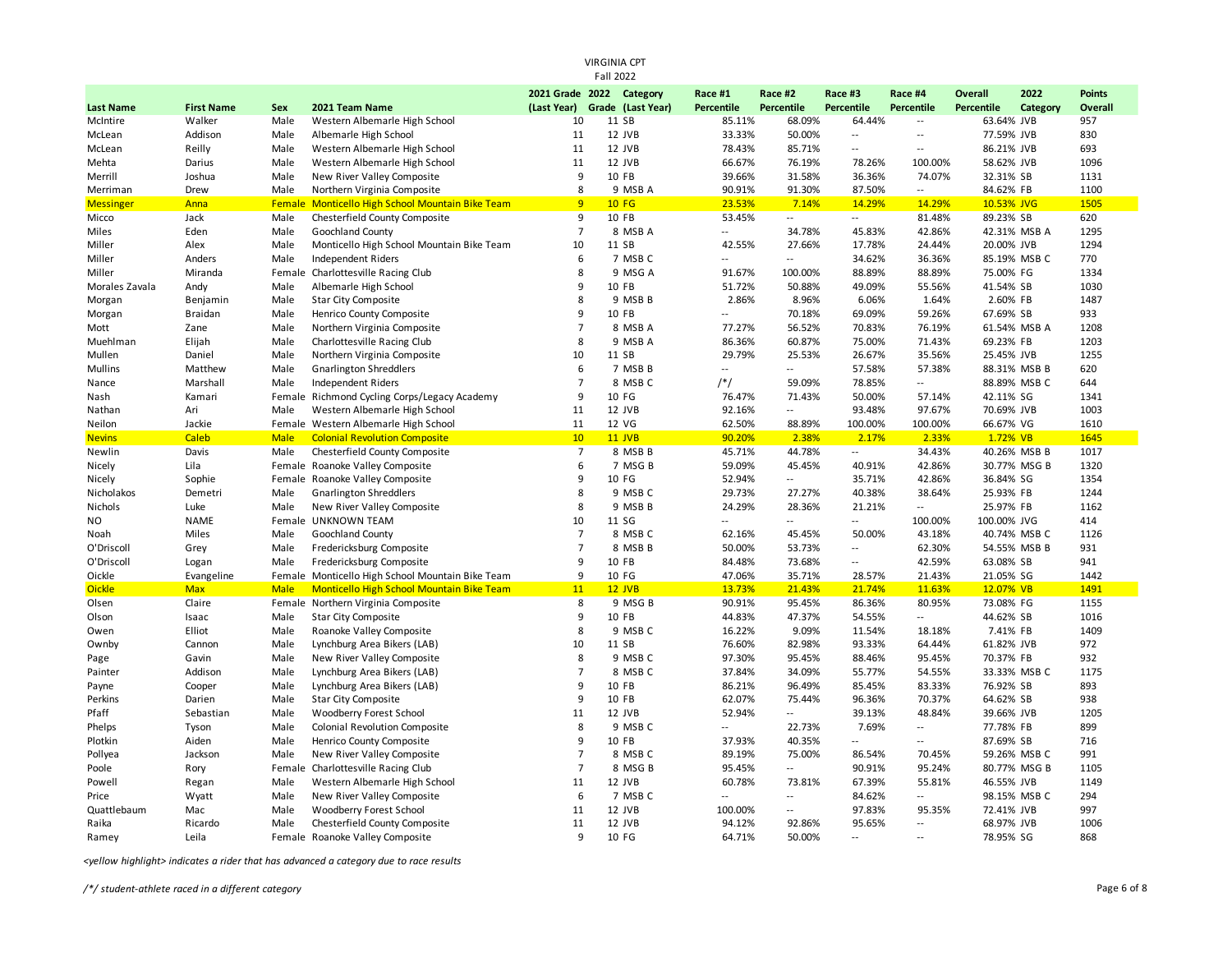|                   |                   |              |                                                           |                               | <b>Fall 2022</b> |                    |                      |                   |                          |                                |            |              |               |
|-------------------|-------------------|--------------|-----------------------------------------------------------|-------------------------------|------------------|--------------------|----------------------|-------------------|--------------------------|--------------------------------|------------|--------------|---------------|
|                   |                   |              |                                                           | 2021 Grade 2022 Category      |                  |                    | Race #1              | Race #2           | Race #3                  | Race #4                        | Overall    | 2022         | <b>Points</b> |
| <b>Last Name</b>  | <b>First Name</b> | Sex          | 2021 Team Name                                            | (Last Year) Grade (Last Year) |                  |                    | <b>Percentile</b>    | Percentile        | <b>Percentile</b>        | Percentile                     | Percentile | Category     | Overall       |
| Rawlings          | Grayson           | Male         | New River Valley Composite                                | 9                             |                  | 10 FB              | 29.31%               | 33.33%            | 29.09%                   | 25.93%                         | 24.62% SB  |              | 1202          |
| Rawlings          | Luke              | Male         | New River Valley Composite                                | 8                             |                  | 9 MSB B            | 20.00%               | 14.93%            | 19.70%                   | 27.87%                         | 15.58% FB  |              | 1262          |
| Raydo             | Julie             |              | Female Colonial Revolution Composite                      | $\overline{7}$                |                  | 8 MSG B            | 40.91%               | 27.27%            | 22.73%                   | 28.57%                         |            | 23.08% MSG B | 1401          |
| Reardon           | Keegan            | Male         | Chesterfield County Composite                             | 11                            |                  | 12 JVB             | 23.53%               | 35.71%            | 32.61%                   | 30.23%                         | 24.14% JVB |              | 1363          |
| Reardon           | McKenna           |              | Female Chesterfield County Composite                      | $\overline{7}$                |                  | 8 MSG B            | 50.00%               | $\overline{a}$    | $\overline{\phantom{a}}$ | 71.43%                         |            | 96.15% MSG B | 816           |
| Renald            | Simon             | Male         | Lynchburg Area Bikers (LAB)                               | 10                            |                  | 11 SB              | 44.68%               | 36.17%            | 46.67%                   | 48.89%                         | 38.18% JVB |              | 1140          |
| Rice              | Gavin             | Male         | Henrico County Composite                                  | 11                            |                  | 12 JVB             | 47.06%               | 33.33%            | 34.78%                   | 39.53%                         | 27.59% JVB |              | 1322          |
| rice              | Henry             | Male         | Saint Catherine's & Saint Christopher's School            | 9                             |                  | 10 FB              | 89.66%               | 91.23%            | 76.36%                   | $\overline{a}$                 | 81.54% SB  |              | 868           |
| Ries              | William (Liam)    | Male         | <b>Gnarlington Shreddlers</b>                             | 8                             |                  | 9 MSB B            | $\overline{a}$       | 71.64%            | 28.85%                   | $\overline{\phantom{a}}$       | 92.59% FB  |              | 396           |
| Robertson         | Jack              | Male         | New River Valley Composite                                | 8                             |                  | 9 MSB B            | 68.57%               | --                | 65.15%                   | 49.18%                         | 58.44% FB  |              | 913           |
| Robinson          | Khnaz             | Male         | Richmond Cycling Corps/Legacy Academy                     | 9                             |                  | 10 FB              | 67.24%               | 54.39%            | 50.91%                   | 51.85%                         | 43.08% SB  |              | 1027          |
| Rodi              | Nico              | Male         | Seven Rivers Country Day School                           | 8                             |                  | 9 MSB A            | $\overline{a}$       | --                | 83.33%                   | 85.71%                         | 96.15% FB  |              | 750           |
| Rogerson          | Andrea            |              | Female Goochland County                                   | $\overline{7}$                |                  | 8 MSG A            | 16.67%               | 20.00%            | 22.22%                   | 11.11%                         |            | 16.67% MSG A | 1505          |
| Rogerson          | Annika            |              | <b>Female Goochland County</b>                            | 9                             |                  | <b>10 FG</b>       | 29.41%               | 14.29%            | 7.14%                    | 7.14%                          | 5.26% JVG  |              | 1515          |
| Roose             | Matthew           | Male         | <b>Colonial Revolution Composite</b>                      | $\overline{7}$                |                  | 8 MSB C            | 21.62%               | 40.91%            | $\sim$ $-$               | 93.18%                         |            | 44.44% MSB C | 1121          |
| Rothchild         | Wesley            | Male         | Chesterfield County Composite                             | 11                            |                  | 12 JVB             | 80.39%               | <b>DNF</b>        | 69.57%                   | 88.37%                         | 62.07% JVB |              | 1049          |
| Rowe              | Carter            | Male         | Albemarle High School                                     | 11                            |                  | 12 JVB<br>12 JVB   | 29.41%<br>$\sim$     | 30.95%<br>--      | 28.26%                   | --<br>$\overline{\phantom{a}}$ | 25.86% JVB |              | 1332<br>348   |
| Rusher            | Brennan           | Male         | Chesterfield County Composite                             | 11<br>$\overline{7}$          |                  |                    |                      |                   | 80.43%                   |                                | 91.38% JVB |              | 1088          |
| Rusher            | Nolan             | Male         | Chesterfield County Composite                             | 6                             |                  | 8 MSB C            | 51.35%<br>$\sim$ $-$ | 54.55%            | 53.85%                   | 75.00%                         |            | 46.30% MSB C |               |
| Rusk              | Emerson           |              | Female Fredericksburg Composite                           | 6                             |                  | 7 MSG B<br>7 MSB A | 100.00%              | 100.00%<br>86.96% | 100.00%                  | 100.00%                        |            | 84.62% MSG B | 1085<br>1125  |
| Russell           | Dylan             | Male         | Charlottesville Racing Club                               | 9                             |                  | 10 FB              |                      | 92.98%            | 95.83%                   | 95.24%                         |            | 76.92% MSB A | 888           |
| Russell<br>Scharf | Jaxon<br>Adam     | Male<br>Male | <b>Blacksburg High School</b><br>Fredericksburg Composite | $\overline{7}$                |                  | 8 MSB B            | 87.93%<br>32.86%     | 58.21%            | 89.09%<br>45.45%         | 85.19%<br>59.02%               | 78.46% SB  | 37.66% MSB B | 1021          |
| Schmidt           | Danny             | Male         | Chesterfield County Composite                             | 9                             |                  | 10 FB              | 43.10%               | 57.89%            | 38.18%                   | 38.89%                         | 33.85% SB  |              | 1103          |
| Schrader          | Jack              | Male         | Lynchburg Area Bikers (LAB)                               | 9                             |                  | 10 FB              | 10.34%               | 15.79%            | 23.64%                   | 14.81%                         | 10.77% SB  |              | 1356          |
| <b>Schumm</b>     | Henry             | <b>Male</b>  | <b>Star City Composite</b>                                | $\overline{9}$                |                  | $10$ FB            | 3.45%                | 1.75%             | 3.64%                    | 3.70%                          | 3.08% JVB  |              | 1505          |
| Scott             | lan               | Male         | Albemarle High School                                     | 10                            |                  | 11 SB              | 23.40%               | 31.91%            | 35.56%                   | 28.89%                         | 27.27% JVB |              | 1249          |
| Seifert           | Jackson           | Male         | Northern Virginia Composite                               | 8                             |                  | 9 MSB B            | 81.43%               | 68.66%            | 60.61%                   | 88.52%                         | 64.94% FB  |              | 899           |
| Shugrue           | Alex              | Male         | <b>Henrico County Composite</b>                           | $\overline{7}$                |                  | 8 MSB B            | 60.00%               | 55.22%            | 56.06%                   | 60.66%                         |            | 50.65% MSB B | 949           |
| Simundza          | Eli               | Male         | New River Valley Composite                                | $\overline{7}$                |                  | 8 MSB C            | $\sim$               | --                | $\overline{\phantom{a}}$ | 47.73%                         |            | 94.44% MSB C | 365           |
| Smith             | Jack              | Male         | Charlottesville Racing Club                               | $\overline{7}$                |                  | 8 MSB B            | 74.29%               | 86.57%            | 63.64%                   | 72.13%                         |            | 62.34% MSB B | 901           |
| Song              | Frank             | Male         | Woodberry Forest School                                   | 10                            |                  | 11 SB              | 100.00%              | --                | $\overline{\phantom{a}}$ | 93.33%                         | 90.91% JVB |              | 587           |
| Southall          | Richmond          | Male         | Saint Catherine's & Saint Christopher's School            | 11                            |                  | 12 JVB             | 43.14%               | 54.76%            | 52.17%                   | 44.19%                         | 36.21% JVB |              | 1236          |
| Spoormaker        | Andreas           | Male         | Northern Virginia Composite                               | 8                             |                  | 9 MSB A            | 95.45%               | 95.65%            | 91.67%                   | 90.48%                         | 76.92% FB  |              | 1125          |
| Stein             | Ben               | Male         | Woodberry Forest School                                   | 9                             |                  | 10 FB              | 100.00%              | --                | 80.00%                   | --                             | 93.85% SB  |              | 574           |
| Stewart           | Marvin            | Male         | Albemarle High School                                     | 11                            |                  | 12 JVB             | 41.18%               | 42.86%            | 43.48%                   | 32.56%                         | 31.03% JVB |              | 1297          |
| Stockton          | Jack              | Male         | Chesterfield County Composite                             | $\overline{7}$                |                  | 8 MSB C            | 35.14%               | 43.18%            | 32.69%                   | 40.91%                         |            | 31.48% MSB C | 1198          |
| Storrs            | Eli               | Male         | <b>Colonial Revolution Composite</b>                      | 8                             |                  | 9 MSB B            | 71.43%               | 73.13%            | 83.33%                   | 91.80%                         | 70.13% FB  |              | 879           |
| Strahm            | Henry             | Male         | <b>Blacksburg High School</b>                             | q                             |                  | 10 FB              | 15.52%               | 14.04%            | 27.27%                   | 20.37%                         | 15.38% SB  |              | 1320          |
| Strahm            | Mack              | Male         | New River Valley Composite                                | $\overline{7}$                |                  | 8 MSB C            | 2.70%                | 2.27%             | 3.85%                    | 2.27%                          |            | 1.85% MSB C  | 1525          |
| Streed            | Owen              | Male         | Western Albemarle High School                             | 10                            |                  | 11 SB              | 31.91%               | 46.81%            | $\overline{\phantom{a}}$ | --                             | 80.00% JVB |              | 756           |
| Strom             | Clara             |              | Female New River Valley Composite                         | 9                             |                  | 10 FG              | 58.82%               | 42.86%            | 42.86%                   | 50.00%                         | 31.58% SG  |              | 1385          |
| Strom             | Isaac             | Male         | New River Valley Composite                                | $\overline{7}$                |                  | 8 MSB B            | 5.71%                | 4.48%             | 3.03%                    | 4.92%                          |            | 3.90% MSB B  | 1477          |
| Sturt             | Sam               | Male         | Saint Catherine's & Saint Christopher's School            | 10                            |                  | 11 SB              | 68.09%               | Ξ.                | $\overline{\phantom{a}}$ | --                             | 94.55% JVB |              | 323           |
| Surabhi           | Nirav             | Male         | Northern Virginia Composite                               | 8                             |                  | 9 MSB C            | 81.08%               | 79.55%            | 71.15%                   | $\overline{a}$                 | 64.81% FB  |              | 951           |
| Sutten            | William           | Male         | Henrico County Composite                                  | 8                             |                  | 9 MSB B            | 35.71%               | 25.37%            | 16.67%                   | 31.15%                         | 23.38% FB  |              | 1205          |
| Tambellini        | Henry             | Male         | Independent Riders                                        | $\overline{7}$                |                  | 8 MSB C            | 45.95%               | 20.45%            | 26.92%                   | 20.45%                         |            | 16.67% MSB C | 1295          |
| Tennant           | Connor            | Male         | <b>Colonial Revolution Composite</b>                      | $\overline{7}$                |                  | 8 MSB A            | 18.18%               | 13.04%            | 12.50%                   | 14.29%                         |            | 11.54% MSB A | 1468          |
| Terrien           | Ivan              | Male         | Chesterfield County Composite                             | 9                             |                  | 10 FB              | 65.52%               | 63.16%            | 56.36%                   | 53.70%                         | 50.77% SB  |              | 997           |
| <b>Tessier</b>    | <b>Jordan</b>     | <b>Male</b>  | <b>Miller School of Albemarle</b>                         | 10                            |                  | <b>11 SB</b>       | 19.15%               | 4.26%             | 4.44%                    | 2.22%                          | 1.82% VB   |              | 1505          |
| Thompson          | Keegan            | Male         | ShenRock Composite                                        | 11                            |                  | 12 JVB             | 31.37%               | 47.62%            | 45.65%                   | 51.16%                         | 32.76% JVB |              | 1270          |
| Tilman            | Saylor            |              | Female Monticello High School Mountain Bike Team          | 9                             |                  | 10 FG              | 35.29%               | 28.57%            | $\overline{a}$           | 35.71%                         | 26.32% SG  |              | 1392          |
| Tobler            | Megan             |              | Female Monticello High School Mountain Bike Team          | 9                             |                  | 10 FG              | <b>DNF</b>           | 92.86%            | 92.86%                   | 92.86%                         | 73.68% SG  |              | 1224          |